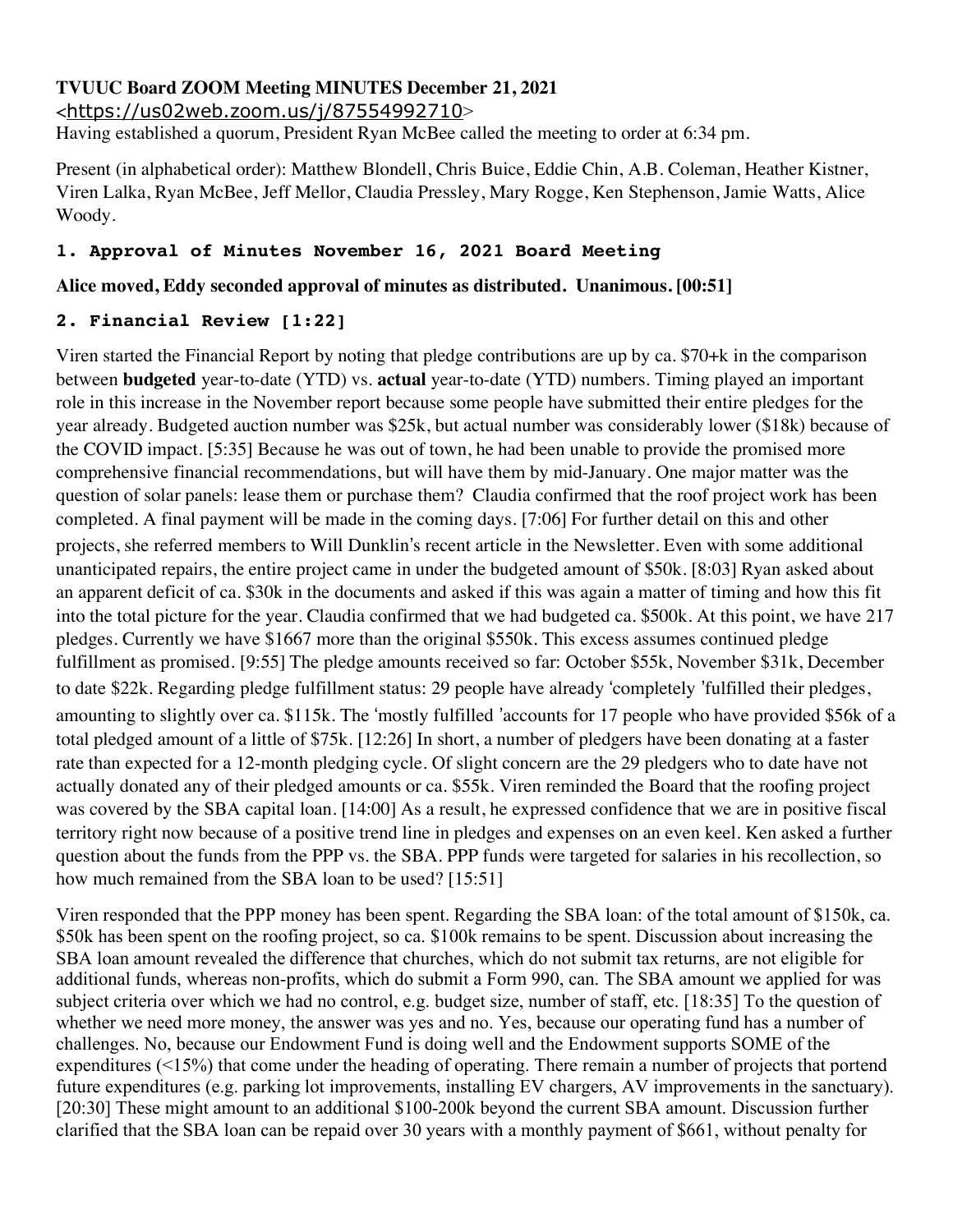early repayment. Payment start date is in October of the next fiscal year. The kitchen stove, originally purchased used, has gas leaking issues requiring replacement and B&G will have a replacement recommendation soon, likely to mean purchase of a new, commercial electric stove. [24:15] Mary asked, and others seconded, a request that the financial documents be provided earlier to permit thoughtful review. [25:50] Viren noted that exceptional circumstances this month had delayed distribution of the reports that are normally available 2 business days in advance. For next month, Friday the 14th of January is projected. [27:00]

# **3. Technology Committee Charter [27:15]**

Ryan mentioned that a draft had been sent out earlier but had not received feedback, so he asked AB to review it status and substance. In response to a request from Viren for an introduction to the Microsoft Teams platform, AB repeated his readiness to offer both individual and group instruction as before. [28:20] A clarification was noted that a Task Force is of limited duration and doesn't require a Charter, whereas a Committee requires one to be a recognized church entity and that the current task force will have a broadened scope when it is chartered as a committee. [36:22] The Task Force as currently configured is as follows:

# **Technology Taskforce**

## **Current Members:**

- Ryan McBee (Strategic Planning)
- Denise Coleman (Strategic Planning)
- A. B. Coleman (Strategic Planning)
- Mikhael Loo<sup>\*</sup>
- John McNair\*
- Bill Pierce \*
- Chloie Airoldi-Watters \*
- Mark Mohundro \*  $\bullet$
- Cyndi Buchanan \*
- Daniel Buchanan \*
- Miriam Davis
- **Eric Hansen**

## **Potential Members:**

- Any volunteer that is interested in learning about, contributing to, or tracking the status of TVUUC Technology projects
	- Identify personal areas of interest
	- Sign up with team leaders of TTF channels
	- Receive user credentials

Ryan noted that, since no Board action was required on this matter, he thanked AB for this update in anticipation of a later draft to fully constitute the committee.

## **4. COVID Task Force [39:15]**

Matthew reported on a question from the CTF about whether its charge should remain in force given the recent dissension surrounding its work. It requested an affirmation of its work and clarification that its work had followed due process. [39:39] Chris reported that the Program Council was doing reach out to a broad spectrum of the congregation to assess needs and desires under the strictures resulting from COVID. As a frequent visitor to the CTF meetings, Mary expressed strong support for affirmation of the CTF work. Jeff expressed his perception that many in the church do not understand that the CTF is not making policy, but carrying out the mandates of the Board itself, hence the CTF is blamed for Board policies.

# Heather moved, Jeff seconded full support for the past work of the CTF and support for its continued **work. Unanimous. [48:51]**